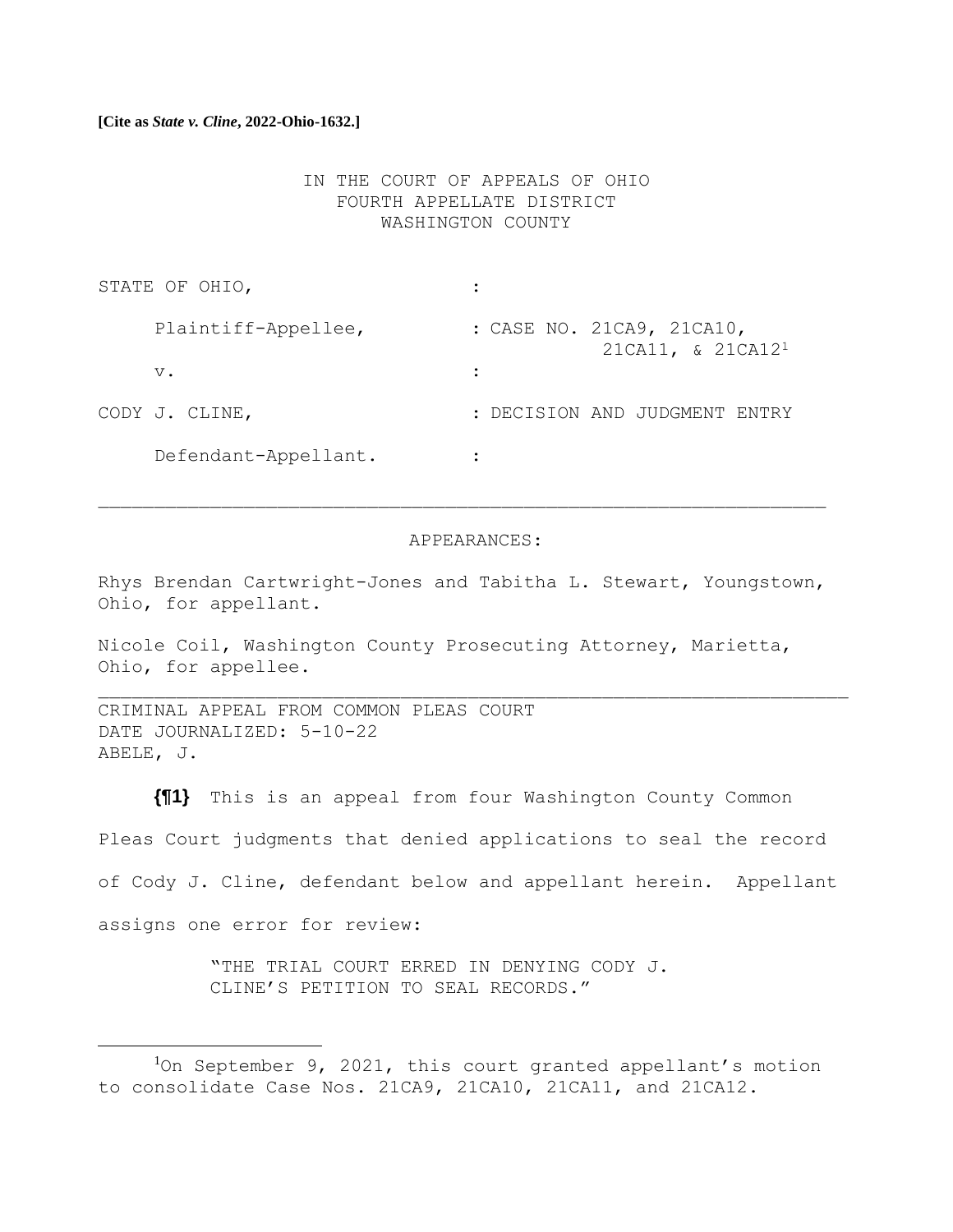**{¶2}** Because this matter involves four separate judgments, we first discuss the factual background of each case.

## APPELLATE CASE NO. 21CA9 TRIAL COURT CASE NO. (06CR294)

**{¶3}** In 2006, appellant entered a guilty plea to the charge of possession of heroin in violation of R.C. 2925.11(A), a fifthdegree felony. The trial court sentenced appellant to: (1) serve nine months in prison, (2) pay court costs, (3) be subject to three years of post-release control, (4) pay \$837.48 in restitution to the Marietta Police Department for damage to a cruiser, and (5) serve a six-month license suspension to begin after release from incarceration.

**{¶4}** On March 22, 2021, appellant filed an R.C. 2953.32 application to seal his record of conviction. Appellant asserted he "qualifies as a first time offender as defined in R.C. 2953.31(A) and as logically connected as part of an overall vice and of a logical connections [sic.]. No criminal or traffic charges are pending against her/him." On April 5, 2021, appellant filed a virtually identical amended R.C. 2953.32 application to seal a criminal record.

**{¶5}** After review, the trial court denied appellant's applications. The court noted that R.C. 2953.31(A)(1) defines eligible offender, in pertinent part, as "\* \* \* if all of the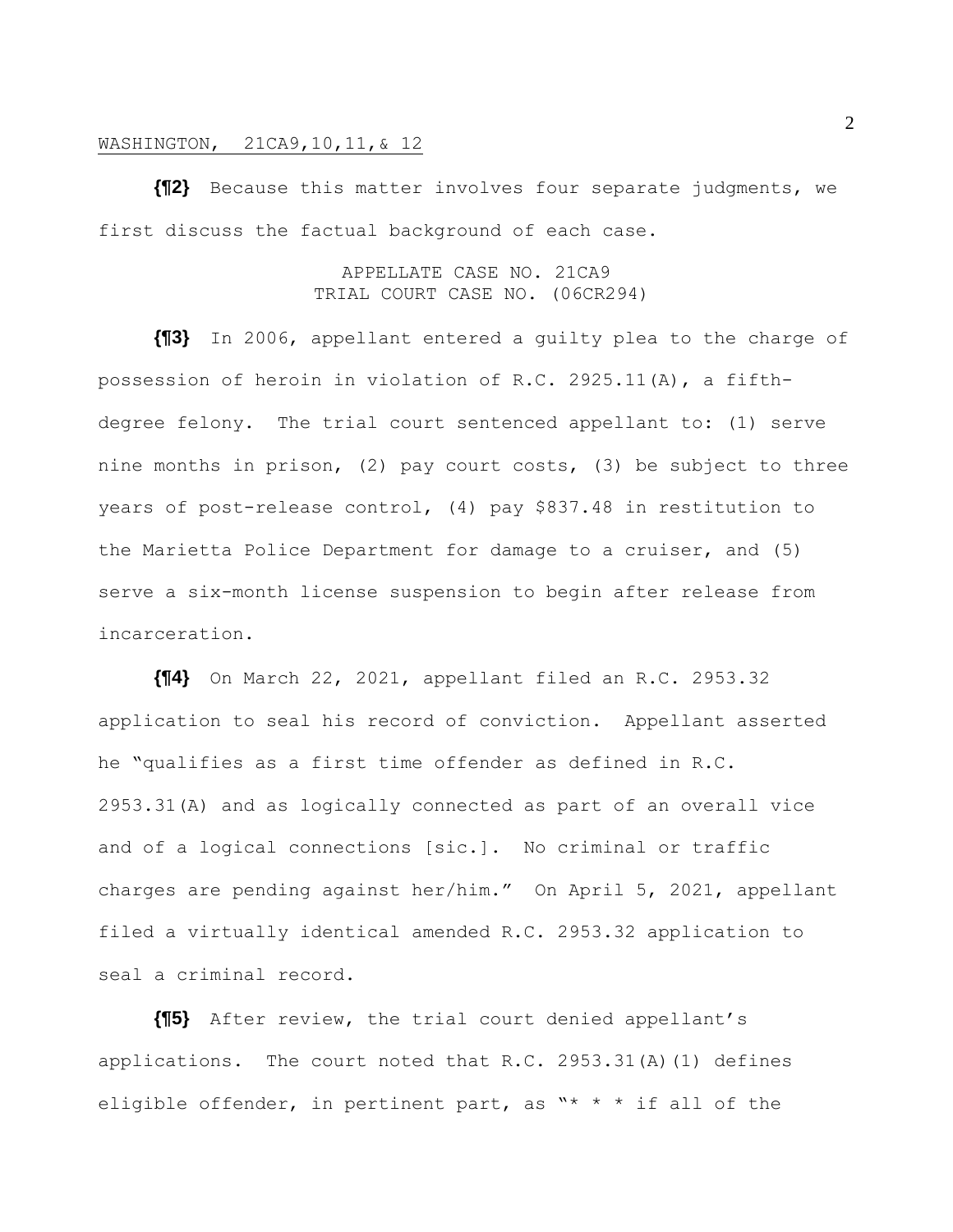offenses in this state are felonies of the fourth or fifth degree or misdemeanors and none of the offenses are an offense of violence \* \* \* or in R.C. 2953.31(A)(2) as someone who has "\* \* \* not more than two felony convictions." The court held:

The Court has reviewed the Defendant's criminal history and it indicates in pertinent part that he has two F-4 Thefts in 2000, an M-1 Assault in 2006, an F-5 Possession of Heroin in 2007, an F-4 Vehicular Assault in 2010, and an F-5 Theft in 2013.

The Court finds that an Assault conviction is an offense of violence so he is not eligible under (A)(1). Also, the Defendant has more than two felony convictions so he is not eligible under (A)(2).

**{¶6}** The trial court noted that appellant argued that, under the R.C. 2953.36(A)(4) exceptions, misdemeanor assaults should be excluded as offenses of violence. The court, however, did not find that any of the exceptions apply to appellant. The court further noted that, even if appellant is an eligible offender, appellant has not been rehabilitated to the court's satisfaction.

**{¶7}** Thus, the trial court concluded that the government's legitimate need to maintain the records outweighs the applicant's interest in having the conviction sealed.

> APPELLATE COURT CASE NO. 21CA10 TRIAL COURT CASE NO. (10CR52)

**{¶8}** On February 26, 2010, a Washington County Grand Jury returned an indictment that charged appellant with (1) one count of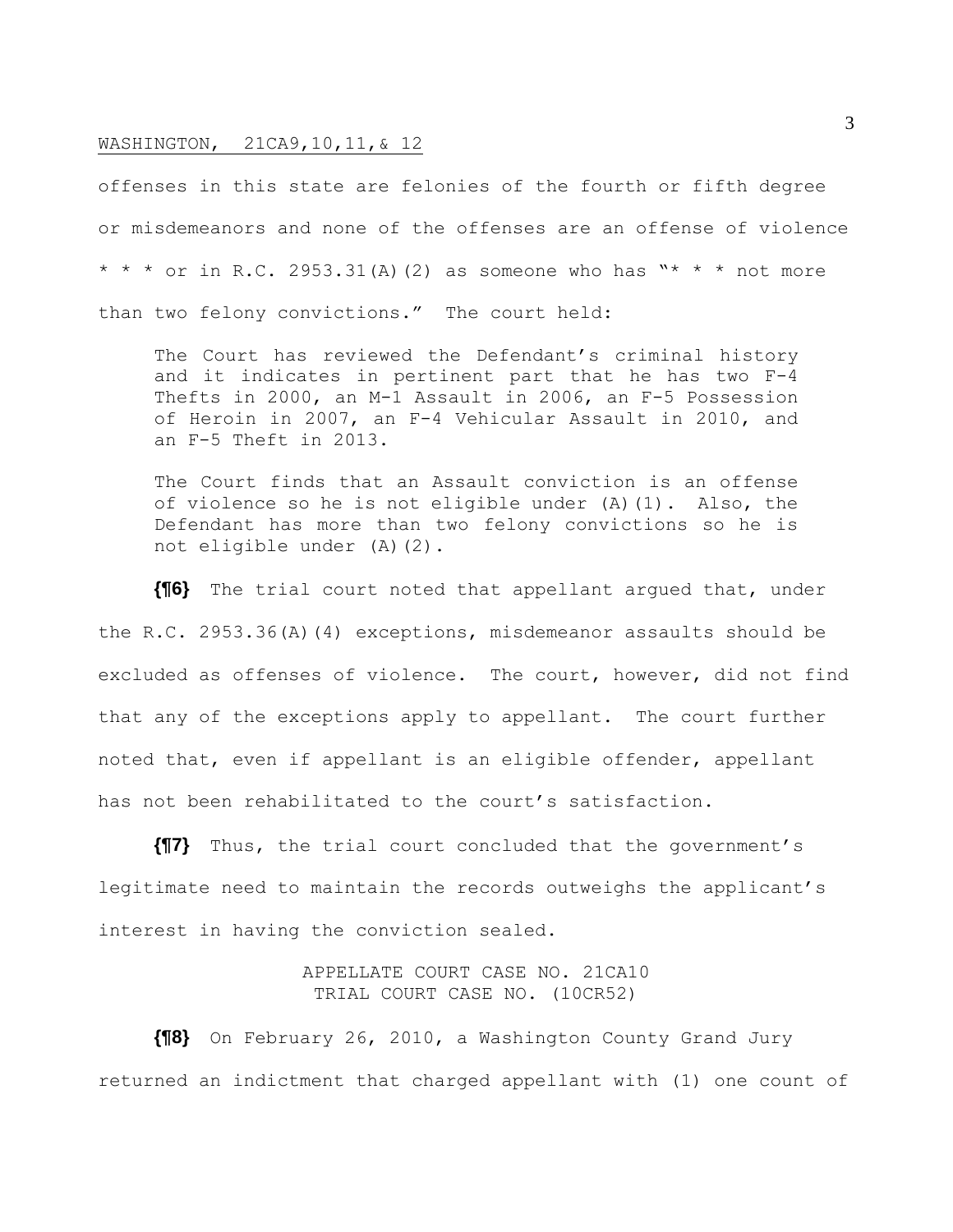aggravated vehicular assault in violation of R.C. 2903.08(A)(1)(a)  $\&$  (B)(1) (while committing a violation of R.C. 4511.19(A)), a third-degree felony; and (2) one count of aggravated vehicular assault in violation of R.C. 2903.08(A)(1)(a) & (B)(1)(a)(as a proximate result of committing a violation of R.C. 4511.19(A) and driving under a suspension imposed under Chapter 4510), a seconddegree felony.

**{¶9}** On October 27, 2010, appellee filed a motion to dismiss the indictment because appellant entered a guilty plea to a bill of information in Case No. 10CR227 for charges that arose from this case. The trial court granted the request to dismiss on October 28, 2010.

**{¶10}** On March 22, 2021, appellant filed an identical R.C. 2953.32 application and amended application to seal his criminal record as he did in Case No. 06CR294(21CA9). Once again, the trial court denied the applications. The court concluded that, although the case had been dismissed, the statute of limitations expired and no criminal proceedings pending, the government's legitimate need to maintain the records outweighed the applicant's interests in sealing the record.

## APPELLATE CASE NO. 21CA11 TRIAL COURT CASE NO. (06CR238)

**{¶11}** On September 11, 2006, a Washington County Grand Jury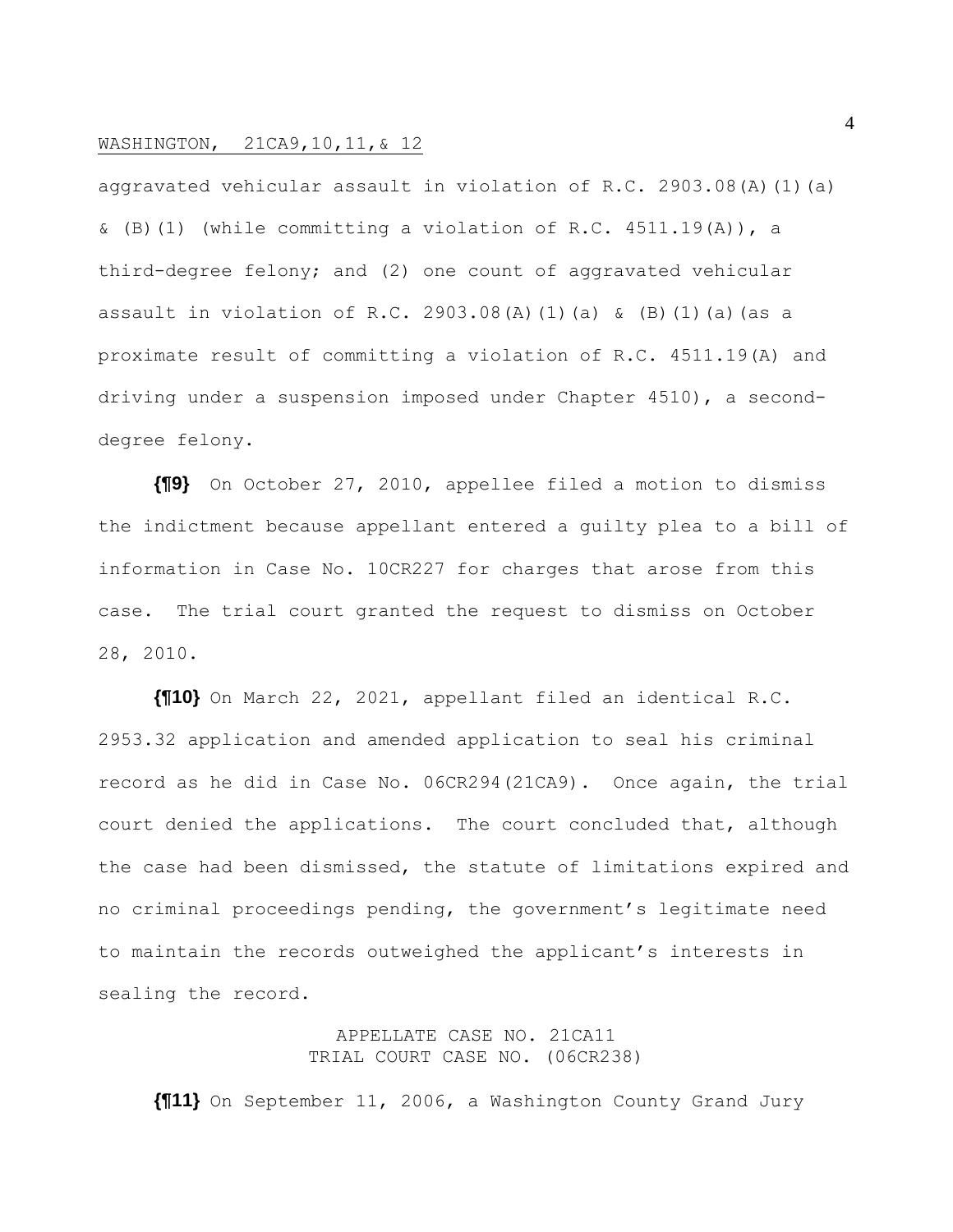returned an indictment that charged appellant with (1) one count of vandalism in violation of R.C. 2909.05(B)(2) & (E), a fifth-degree felony; and (2) one count of criminal damaging in violation of R.C.  $2909.06$ (A)(1) & (B), a second-degree misdemeanor. On November 17, 2006, appellee filed a motion to dismiss because, on November 16, 2006, appellant entered a guilty plea in Case No. 06CR294. On November 22, 2006, the trial court dismissed the case.

**{¶12}** On March 22, 2021, appellant filed an R.C. 2953.32 application to seal his criminal record and, on April 5, 2021, appellant filed an amended application to seal his criminal record. The trial court denied appellant's applications and concluded that, although the case had been dismissed, the relevant statute of limitations expired and no criminal proceedings pending, the government's legitimate need to maintain the records outweighed the applicant's interests in sealing the conviction.

## APPELLATE CASE NO. 21CA12 TRIAL COURT CASE NO. (06CR227)

**{¶13}** In 2010, appellant entered a guilty plea to a charge of vehicular assault in violation of R.C. 2903.08(A)(2)(b)  $\&(C)$ (1) $\&(2)$ , a fourth-degree felony. The trial court ordered appellant to: (1) serve 16 months in prison, (2) pay court costs and fees, (3) serve 3 years of post-release control, and (4) undergo a five-year license suspension.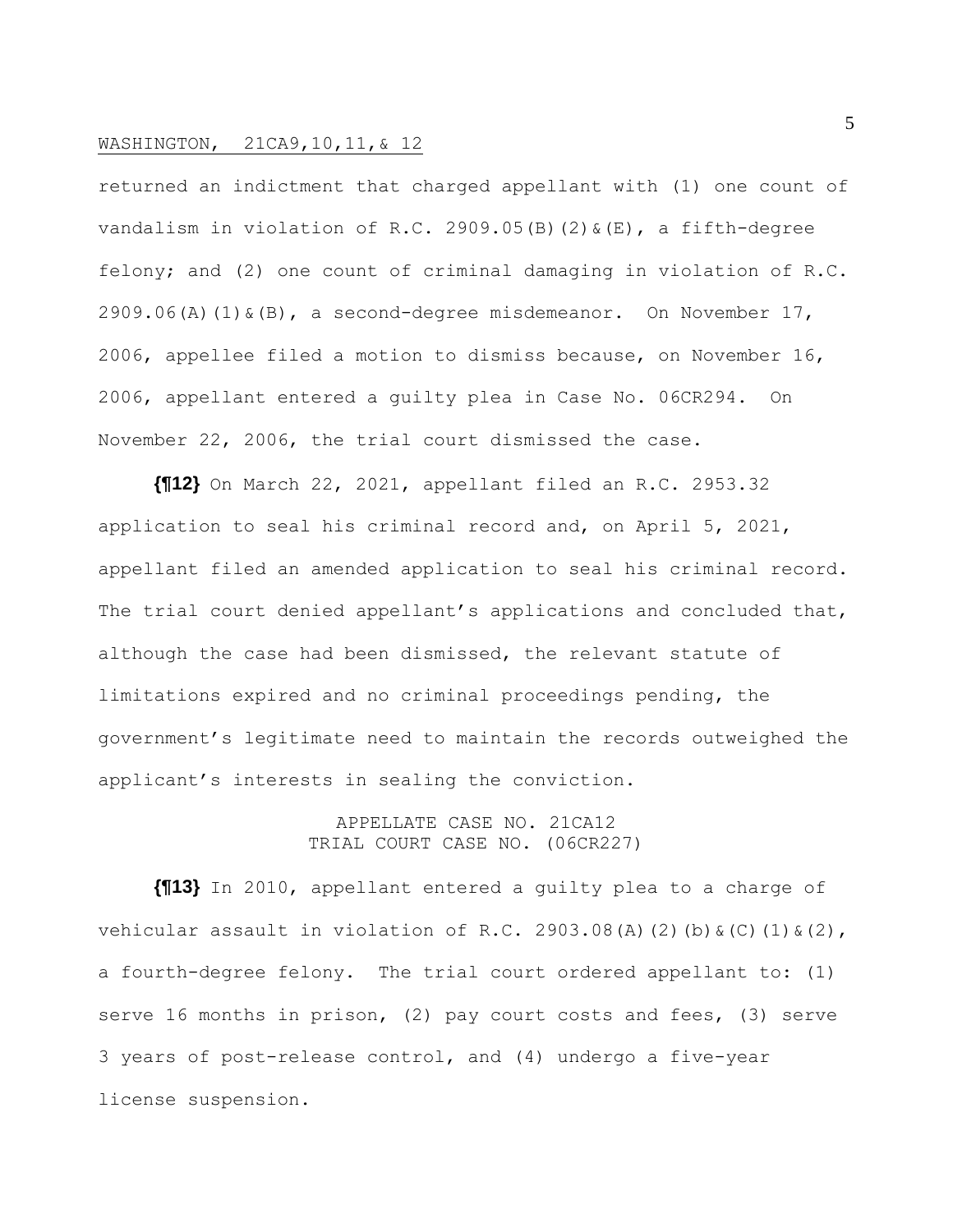**{¶14}** Subsequently, the trial court denied appellant's application to seal the record of conviction. The court noted that R.C. 2953.31(A)(1) defines eligible offender, in pertinent part, as  $***$  \* if all of the offenses in this state are felonies of the fourth or fifth degree or misdemeanors and none of the offenses are an offense of violence  $* * *$  or in R.C. 2953.31(A)(2) as someone who has  $"* * *$  not more than two felony convictions." The court held:

The Court has reviewed the Defendant's criminal history and it indicates in pertinent part that he has two F-4 Thefts in 2000, an M-1 Assault in 2006, an F-5 Possession of Heroin in 2007, an F-4 Vehicular Assault in 2010, and an F-5 Theft in 2013.

The Court finds that an Assault conviction is an offense of violence so he is not eligible under (A)(1). Also, the Defendant has more than two felony convictions so he is not eligible under (A)(2).

**{¶15}** The trial court pointed out that appellant argued, under the R.C. 2953.36(A)(4) exceptions, that a misdemeanor assault should be excluded as an offense of violence. However, the court did not find the exception applicable and noted that, even if appellant were an eligible offender, appellant has not been rehabilitated to the court's satisfaction. Thus, the court concluded that the government's legitimate need to maintain the records outweighs the applicant's interests in having the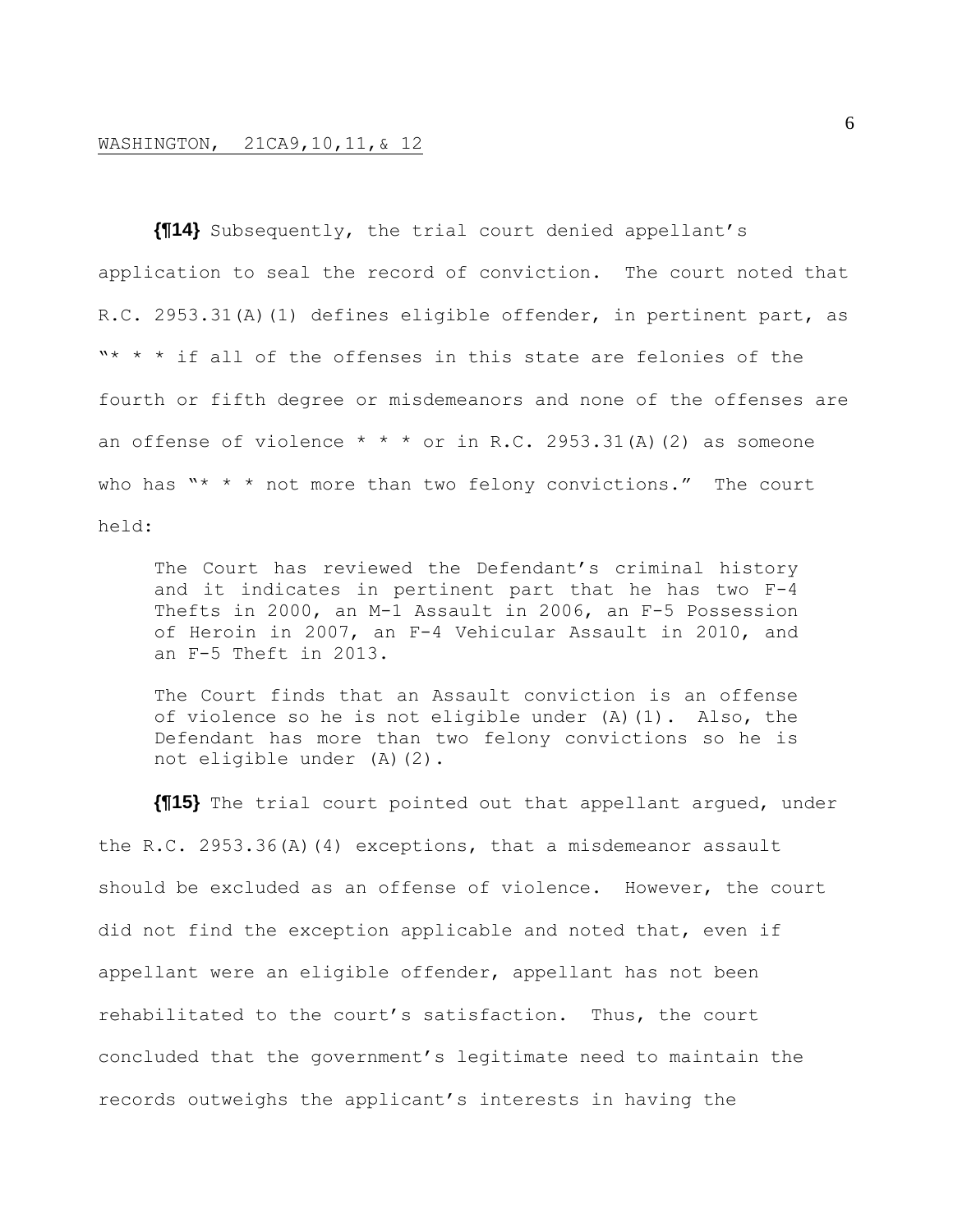conviction sealed.

I.

**{¶16}** In his sole assignment of error, appellant asserts that the trial court erred in denying his application to seal various court records generated in multiple criminal proceedings.<sup>2</sup>

**{¶17}** Sealing records of conviction is generally a two-step process. *State v. C.L.H.*, 10th Dist. Franklin No. 18AP-495, 2019- Ohio-3786, ¶ 12. First, a trial court must determine whether an applicant is an "eligible offender" under the relevant statute. If the applicant does not qualify as an eligible offender, "a trial court lacks jurisdiction to grant the application." *State v. D.M.C.*, 2020-Ohio-3556, 154 N.E.3d 1054, ¶ 7 (10th Dist.); *State v. Jones,* 7th Dist. Mahoning No. 20 MA 0078, 2021-Ohio-2499, ¶ 10. Further, whether an applicant is an "eligible offender" for purposes of an application to seal the record of a conviction is an issue that appellate courts review de novo. *State v. R.M.M.,* 10th Dist. Franklin No. 20AP-6, 2021-Ohio-3314, ¶ 13; *D.M.C.,* 2020-Ohio-3556, ¶ 8; *State v. A.L.M.,* 10th Dist. Franklin No. 16AP-722, 2017- Ohio-2772, ¶ 9.

 $^2$  In his procedural history, appellant refers to Marietta Municipal Court entries. However, as appellee observes, appellant's notices of appeal refer to four Washington County Common Pleas Court cases (06CR294, 06CR238, 10CR52, and 10CR227).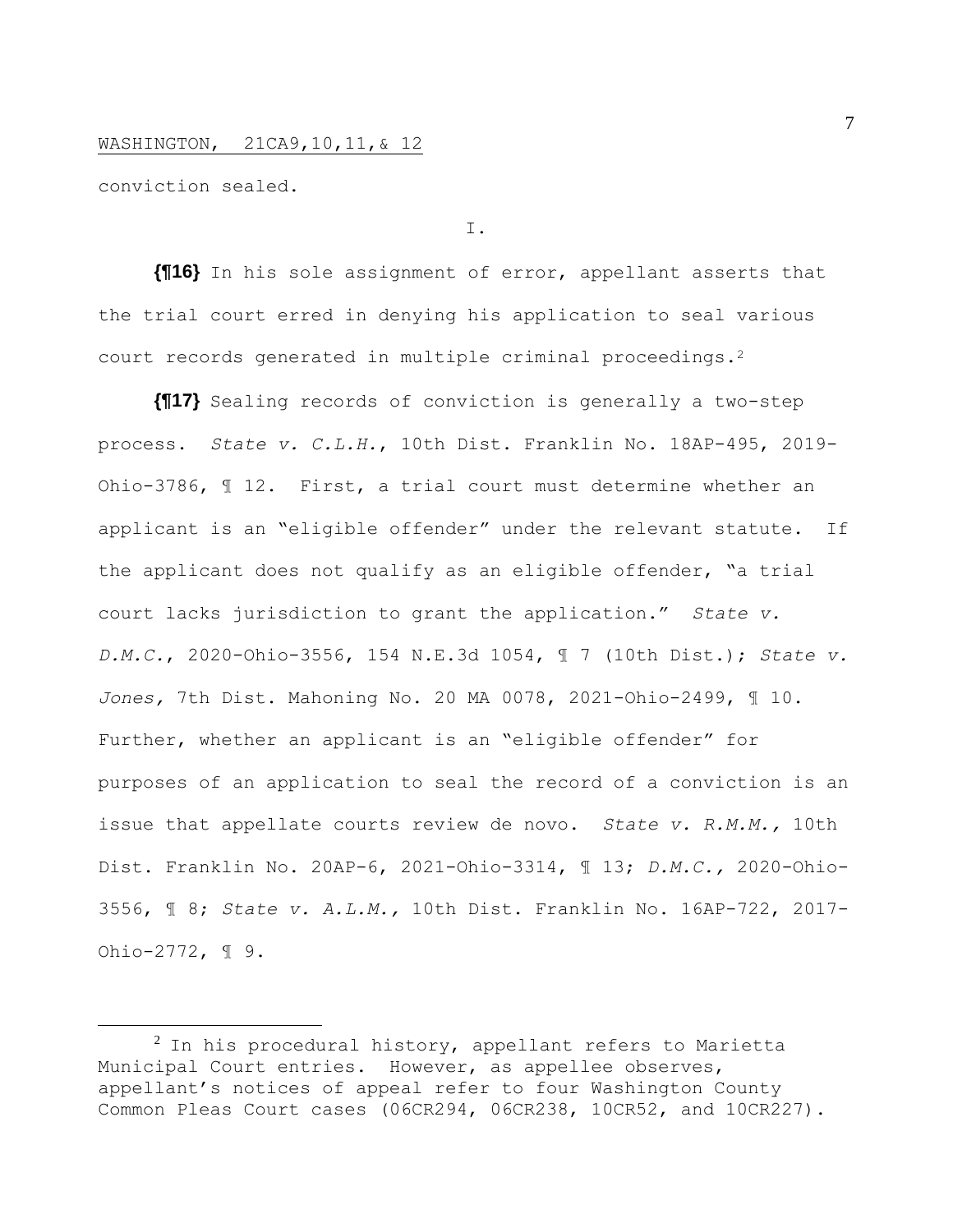**{¶18}** If a court finds an applicant to be an eligible offender, the second step requires the court to use discretion to (1) consider objections, if any, the prosecutor raises, and (2) weigh the applicant's interests in sealing the record against any legitimate governmental need to maintain those records. R.C. 2953.52(B)(2)(c)and (d). *See also State v. D.D.F.,* 10th Dist. Franklin No. 20AP-10, 2020-Ohio-4663, ¶ 7, 10. Generally, an appellate court will apply "an abuse of discretion standard when reviewing a trial court's resolution of these issues." *D.M.C.*, 2020-Ohio-3556, ¶ 9, citing *State v. Paige,* 10th Dist. Franklin No. 15AP-510, 2015-Ohio-4876, ¶ 5; *State v. Hilbert,* 145 Ohio App.3d 824, 827, 764 N.E.2d 1064 (8th Dist.2001); *State v. Pierce*, 10th Dist. Franklin No. 06AP-931, 2007-Ohio-1708, ¶ 5. The abuse of discretion standard is used to determine whether a court's attitude is unreasonable, arbitrary or unconscionable. *Blakemore v. Blakemore,* 5 Ohio St.3d 217, 219, 450 N.E.2d 1140 (1983).

**{¶19}** The purpose behind sealing a criminal record is to recognize that some people may become rehabilitated. *State v. Petrou,* 13 Ohio App.3d 456, 469 N.E.2d 974 (9th Dist.1984); *State v. Hair,* 2d Dist. Greene No. 2019-CA-73, 2020-Ohio-3128, ¶ 10. Thus, sealing a record is an "act of grace created by the state," *State v. Hamilton*, 75 Ohio St.3d 636, 639, 665 N.E.2d 669 (1996);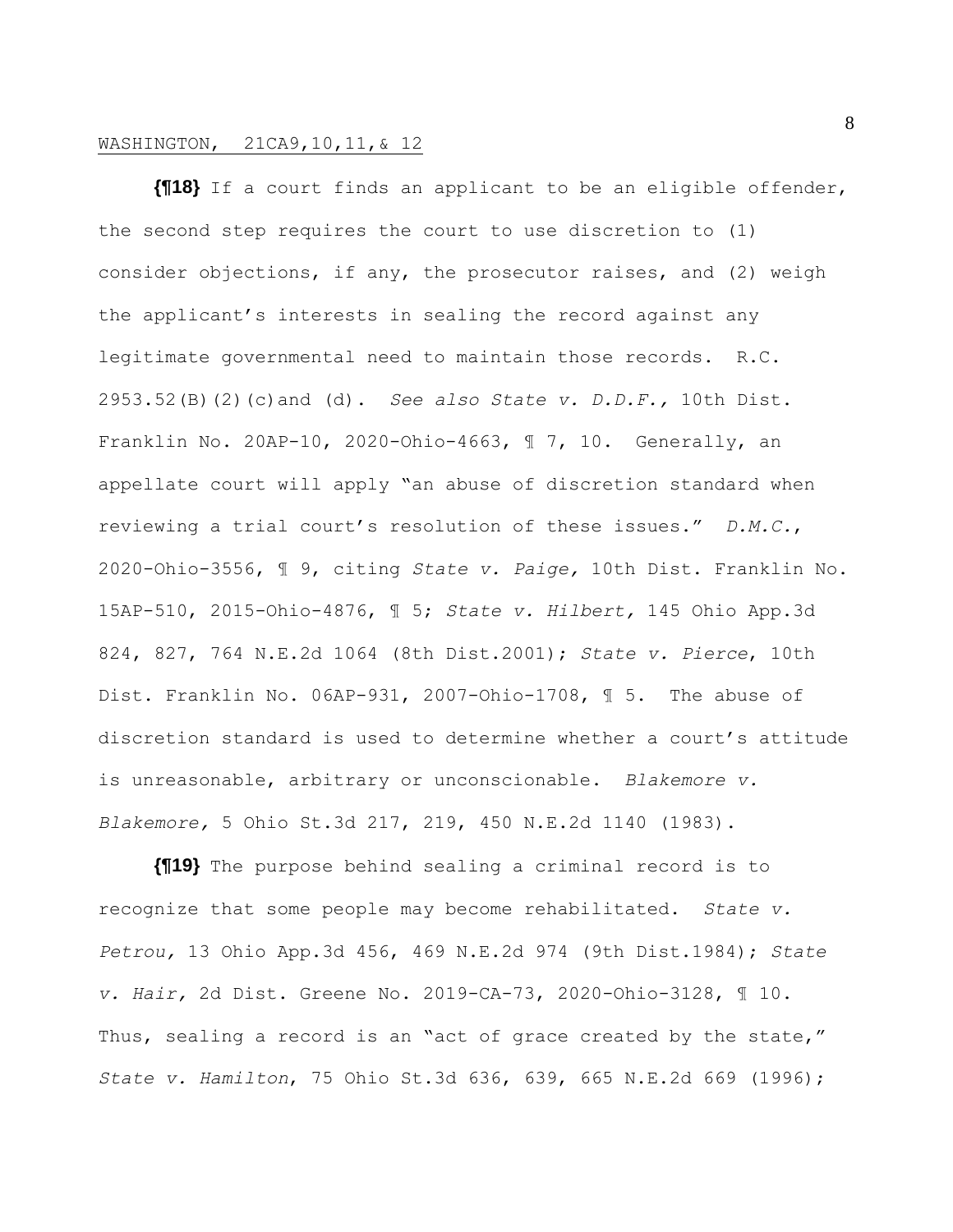*State v. Pariag*, 137 Ohio St.3d 81, 2013-Ohio-4010, 998 N.E.2d 401, ¶ 12, and should be granted "only when all requirements for eligibility are met, because it is a 'privilege, not a right.'" *Pariag*, *supra*, citing *State v. Futrall*, 123 Ohio St.3d 498, 2009- Ohio-5590, 918 N.E.2d 497, ¶ 6. Moreover, the statute in effect at the time of filing an R.C. 2953.32 application is controlling. *State v. LaSalle*, 96 Ohio St.3d 178, 2002-Ohio-4009, 772 N.E.2d 1172, paragraph two of the syllabus.

**{¶20}** Appellant initially contends that the trial court denied his application because appellant used the term "first offender" when appellant actually intended to use the term "eligible offender" as defined in R.C. 2953.31(A). Appellee, however, claims that this misnomer is irrelevant because the court did not indicate in its entry that the use of this term had any bearing on the denial of appellant's application. Rather, the court denied the application because it determined that appellant is not an eligible offender.

**{¶21}** Second, although appellant argues he is an eligible offender, R.C. 2953.32 requires a trial court first to determine whether an applicant is indeed an "eligible offender." *A.L.M.,*  2017-Ohio-2772 at ¶ 9; *Futrall* 123 Ohio St.3d at ¶ 6. Pursuant to R.C. 2953.31(A)(1), an "eligible offender" means either of the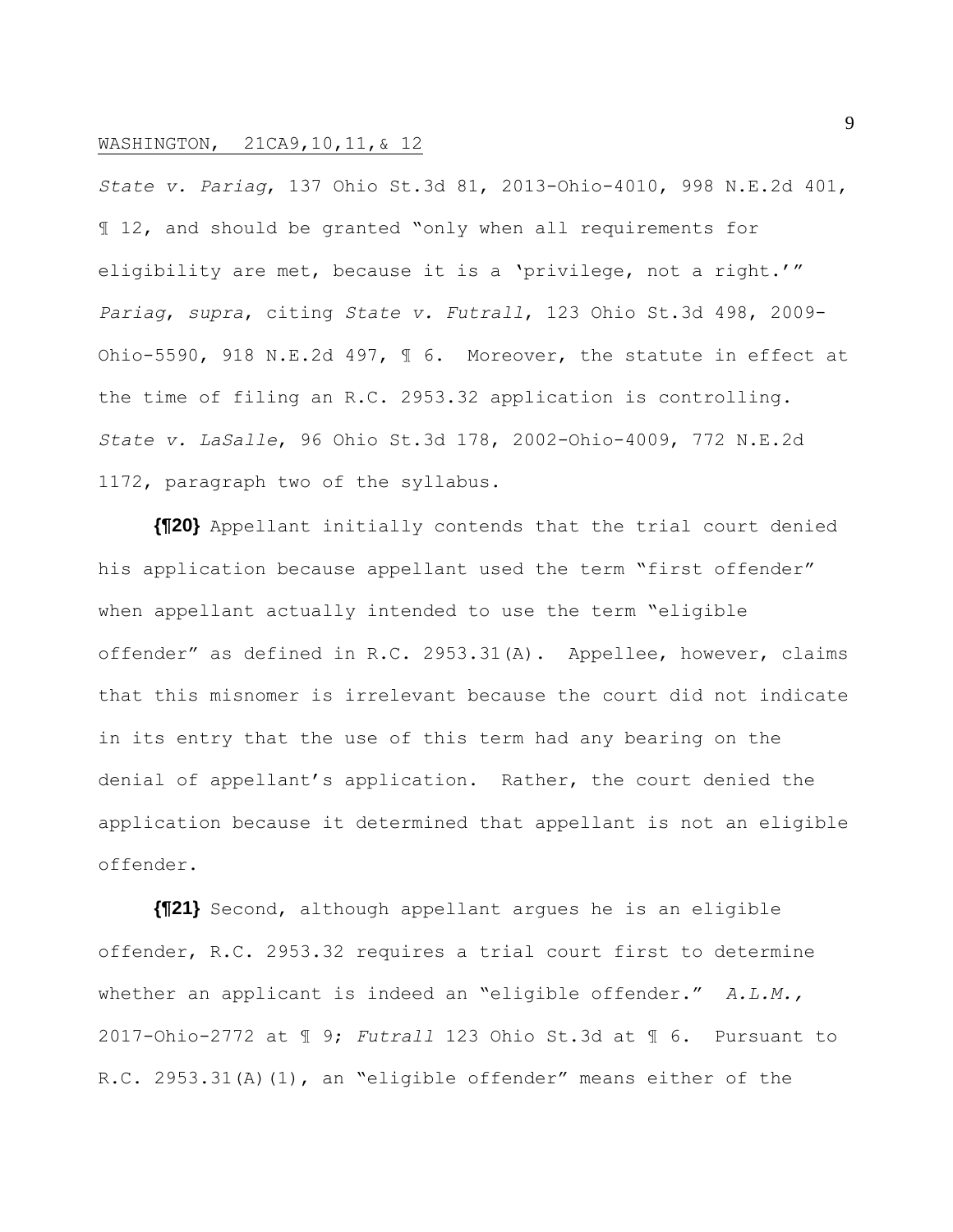## following:

(a) Anyone who has been convicted of one or more offenses, but not more than five felonies, in this state or any other jurisdiction, if all of the offenses in this state are felonies of the fourth or fifth degree or misdemeanors and none of those offenses are an offense of violence or a felony sex offense and all of the offenses in another jurisdiction, if committed in this state, would be felonies of the fourth or fifth degree or misdemeanors and none of those offenses would be an offense of violence of a felony sex offense;

(b) Anyone who has been convicted of an offense in this state or any other jurisdiction, to whom division  $(A)$   $(1)$   $(a)$ of this section does not apply, and who has not more than one felony conviction, not more than two misdemeanor convictions, or not more than one felony conviction and one misdemeanor conviction in this state or any other jurisdiction. When two or more convictions result from or are connected with the same act or result from offenses committed at the same time, they shall be counted as one conviction. When two or three convictions result from the same indictment, information, or complaint, from the same plea of guilty, or from the same official proceeding, and result from related criminal acts that were committed within a three-month period but do not result from the same act or from offenses committed at the same time, they shall be counted as one conviction, provided that a court may decide as provided in division (C)(1)(a) of section 2953.32 of the Revised Code that it is not in the public interest for the two or three convictions to be counted as one conviction.

**{¶22}** After appellant filed his application, the trial court reviewed appellant's criminal history and indicated that appellant has two fourth-degree felony theft convictions in 2000, a firstdegree misdemeanor assault conviction in 2006, a fifth-degree felony possession of heroin conviction in 2007, a fourth-degree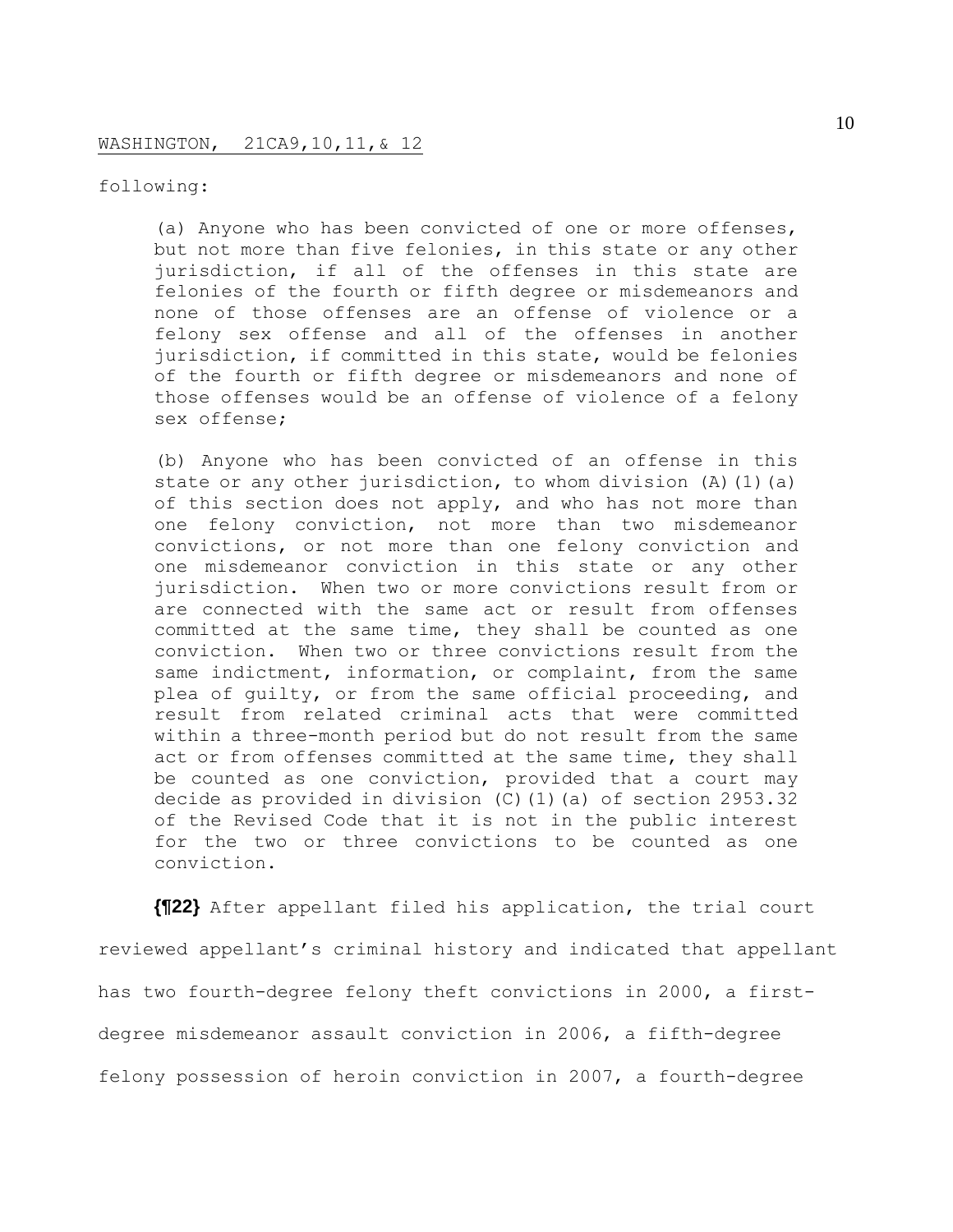vehicular assault conviction in 2010, and a fifth-degree felony theft conviction in 2013. The trial court concluded that appellant is not eligible offender because  $(1)$  under R.C. 2953.31 $(A)$  $(1)$ , assault is an offense of violence, and (2) under R.C. 2953.31(A)(2),<sup>3</sup> appellant has two felony convictions.

**{¶23}** The Revised Code does exclude certain criminal offenses from being sealed. For example, R.C. 2953.31(A)(1)(a) precludes eligible offender status if an offender has one or more misdemeanor "offenses of violence." Interestingly, the term "offense of violence" is not defined in the statutes that relate to sealing records. *State v. R.M.*, 8th Dist. Cuyahoga No. 104347, 2017-Ohio-7396, ¶ 8; *State v. A.G.,* 8th Dist. Cuyahoga No. 110132, 2021-Ohio-4428, ¶ 20. However, R.C. 2901.01, which provides general definitions for Revised Code terms, defines "offense of violence." Also R.C. 2901.01(A)(9)(a) specifies certain code sections as offenses of violence. Menacing, a violation of R.C. 2903.22, is listed in R.C. 2901.01(A)(9)(a) as an offense of violence. Appellee thus asserts that appellant's 2008 menacing conviction falls under this statute and, because R.C. 2952.31(A)(1)(a) precludes eligibility for record sealing if an applicant has one or

It appears that the trial court intended to refer to R.C. 2953.31(A)(1)(b).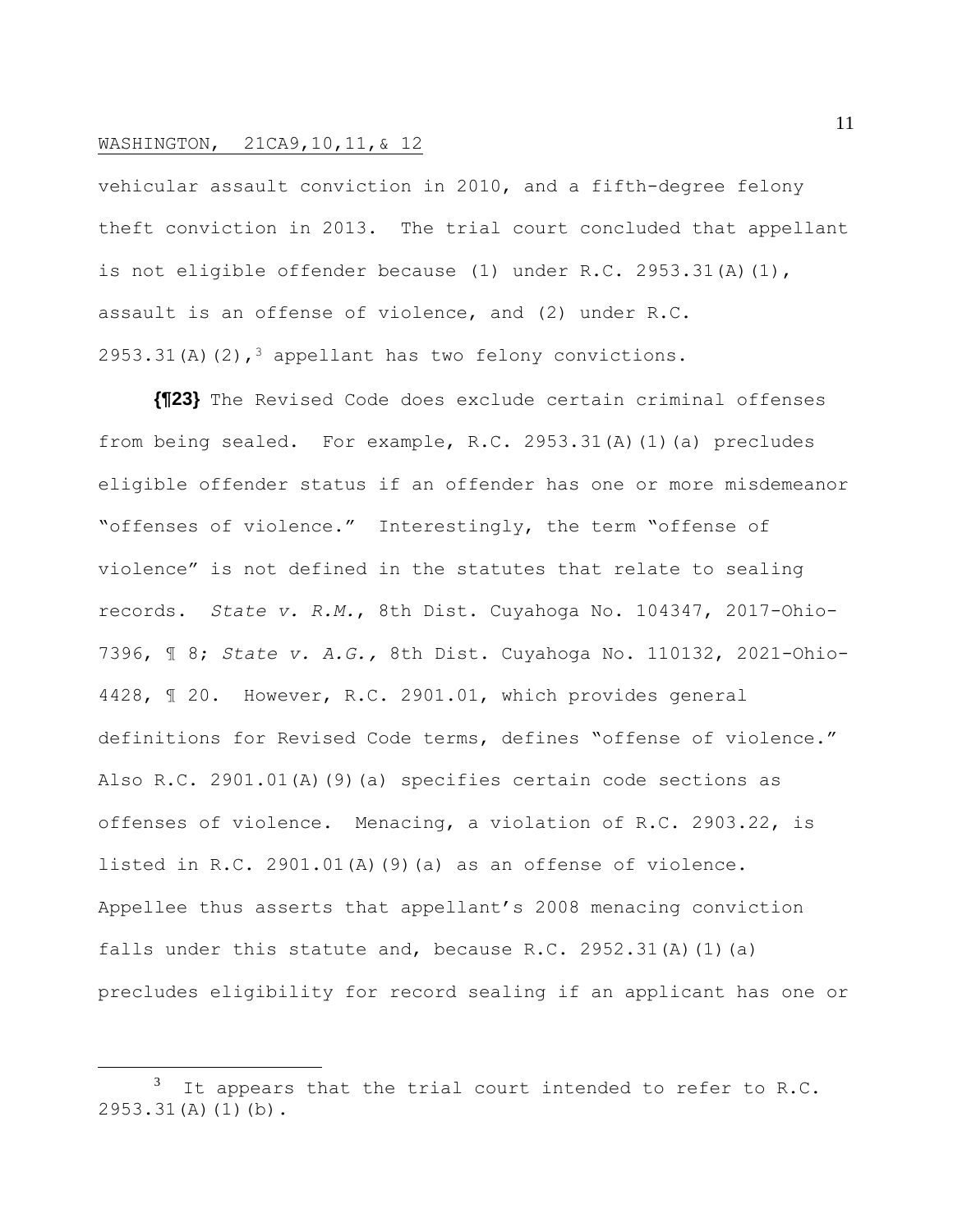more misdemeanor "offenses of violence," appellant is not an eligible offender.

**{¶24}** Appellee further argues that appellant's 2006 assault conviction constitutes an offense of violence. Assault, a violation of R.C. 2903.13, is, in fact, listed in R.C. 2901.01(A)(9)(a) as an offense of violence. In *State v. J.B.,* 9th Dist. Summit No. 29699, 2021-Ohio-187, the Ninth District recently considered the sealing of a misdemeanor assault conviction. In *J.B.*, the applicant conceded he had a prior assault conviction, an offense of violence pursuant to R.C. 2901.01(A)(9)(a), but argued that the court should have applied R.C. 2953.31(A)(1)(a) when it determined his "eligible offender" status. J.B. thus argued that because a conviction for misdemeanor assault is eligible for sealing under R.C. 2953.36(A)(3), it should not be considered an "offense of violence" for purposes of R.C. 2953.31(A)(1)(a). *Id.*

**{¶25}** Although the Ninth District agreed that R.C. 2953.36(A)(3) does not outright preclude a misdemeanor assault conviction from being sealed, the court did not agree with the contention that for sealing purposes the statute stripped misdemeanor assault of its general classification as an "offense of violence" under R.C. 2901.01(A)(1)(9). In *State v. J.B.*, 9th Dist. Summit No. 29699, 2021-Ohio-187, at ¶ 14, the court wrote: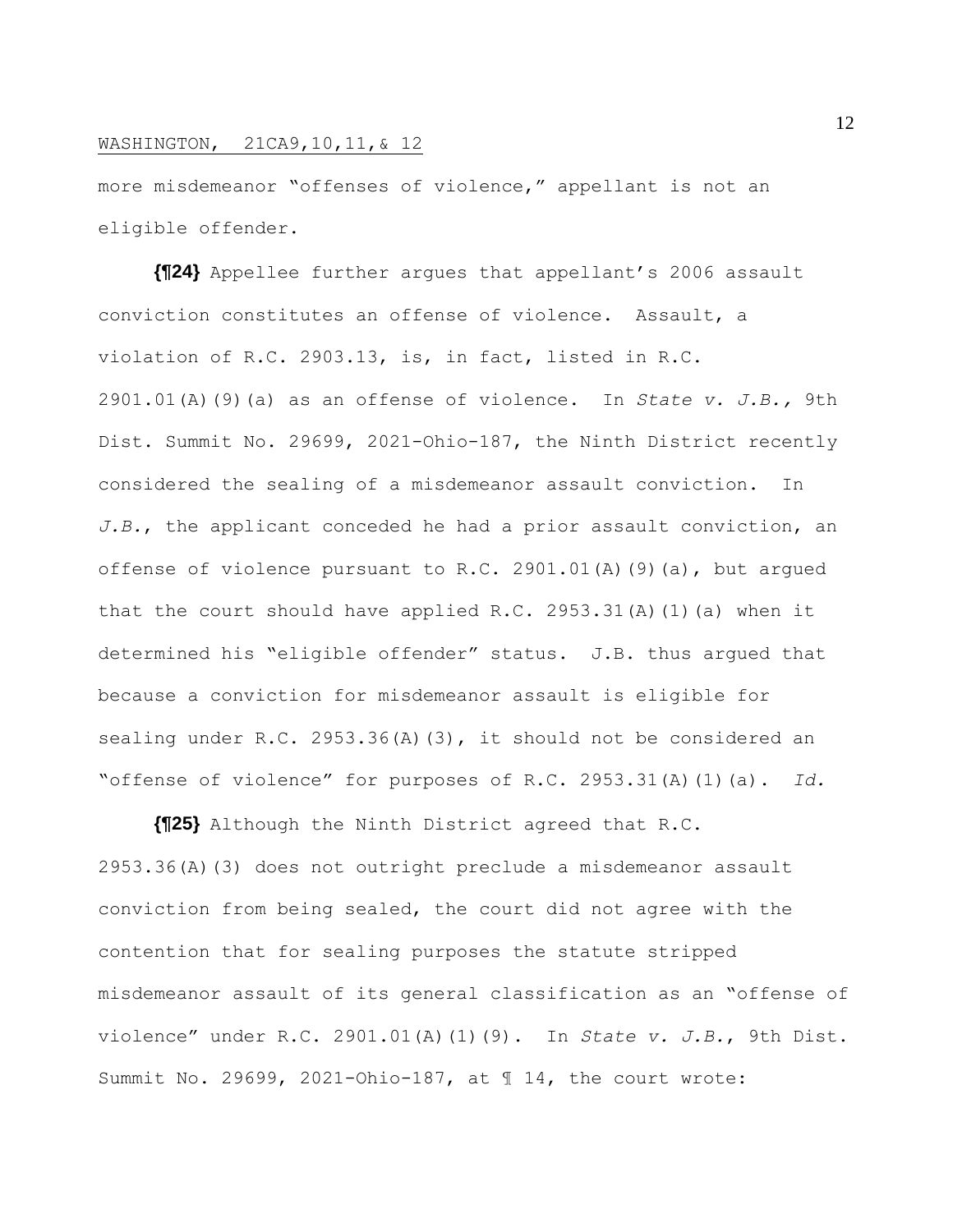An applicant for sealing whose offenses are not statutorily exempt from sealing still must otherwise demonstrate that he is an 'eligible offender.' *See id.* at ¶ 14-15; R.C. 2953.32(A)(1). Because J.B.'s misdemeanor assault conviction was an offense of violence, *see* R.C. 2901.01(A)(9)(a), the trial court correctly determined that he was subject to the 'eligible offender' definition contained in R.C. 2953.31(A)(1)(b).

Under R.C. 2953.31(A)(1)(b), an eligible offender is someone who has 'not more than one felony conviction, not more than two misdemeanor convictions, or not more than one felony conviction and one misdemeanor conviction in this state or any other jurisdiction.' The trial court concluded that, because J.B. had more than two misdemeanor convictions, he was not eligible to have his records sealed. The trial court further concluded that J.B. was not eligible because he had been convicted of more than one felony and one misdemeanor.\* \* \*"

## *J.B.,* 2021-Ohio-187 at ¶ 13-14.

**{¶26}** In the case at bar*,* appellee argues that appellant should be ineligible because: (1) the menacing conviction makes appellant ineligible under R.C. 2953.31(A)(1)(a); and (2) appellant is ineligible under R.C. 2953.31(A)(1)(b) because he has more than one felony conviction and more than two misdemeanor convictions. Although we agree that the misdemeanor convictions of violence may not be precluded from sealing under R.C. 2953.36(A)(3) courts must determine whether an applicant is an eligible offender under R.C. 2953.31(A)(1)(b). After our review, we have no disagreement with the trial court's conclusion that, at this juncture, appellant's records should not be sealed. See R.C. 2953.31(A)(1)(a) and (b).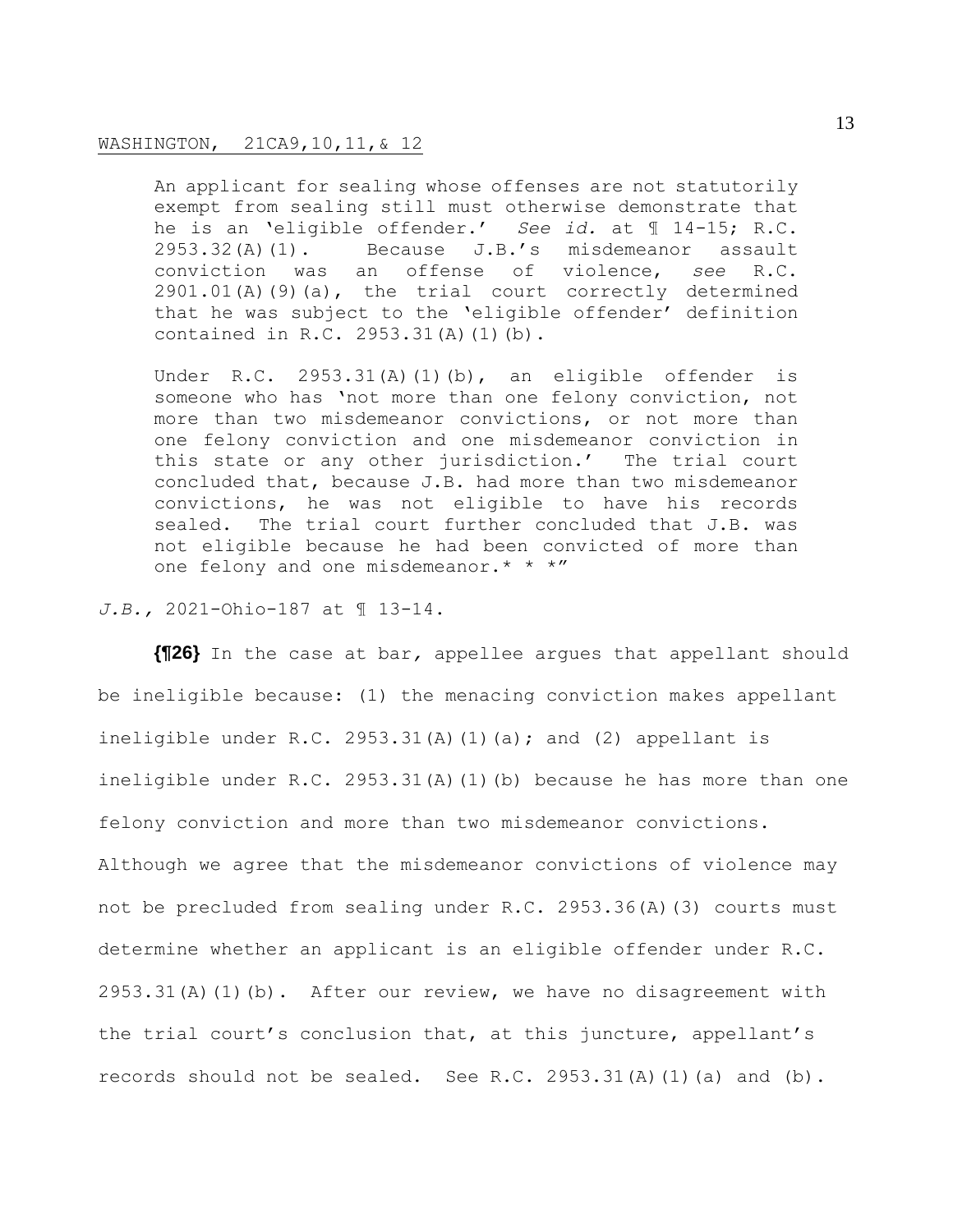**{¶27}** Appellant further asserts that the trial court based its decision, in part, on pending criminal proceedings or investigations. However, we point out that the trial court's entries specify: "The Court finds that there are no criminal proceedings pending against the Defendant." Therefore, appellant's argument in this regard is without merit.

**{¶28}** Appellant additionally claims that he has a meaningful interest in the relief sought because his criminal offenses stem from a time when he suffered from addiction, but he now has attained sobriety and his criminal record prevents him from becoming a "useful and gainfully employed member of society." Although appellant is correct that a trial court must weigh an applicant's interests in sealed records versus the state's reasons to oppose an application and the government's need to maintain those records, as the appellee observes the R.C. 2953.32(C)(1) standard does not simply consider whether appellant has a meaningful interest in the relief sought, but also whether the state's legitimate need to maintain the records outweighs that interest. R.C. 2953.32(C)(1)(e) instructs trial courts to: "weigh the interests of the applicant in having the records pertaining to the applicant's conviction or bail forfeiture sealed against the legitimate needs, if any, of the government to maintain those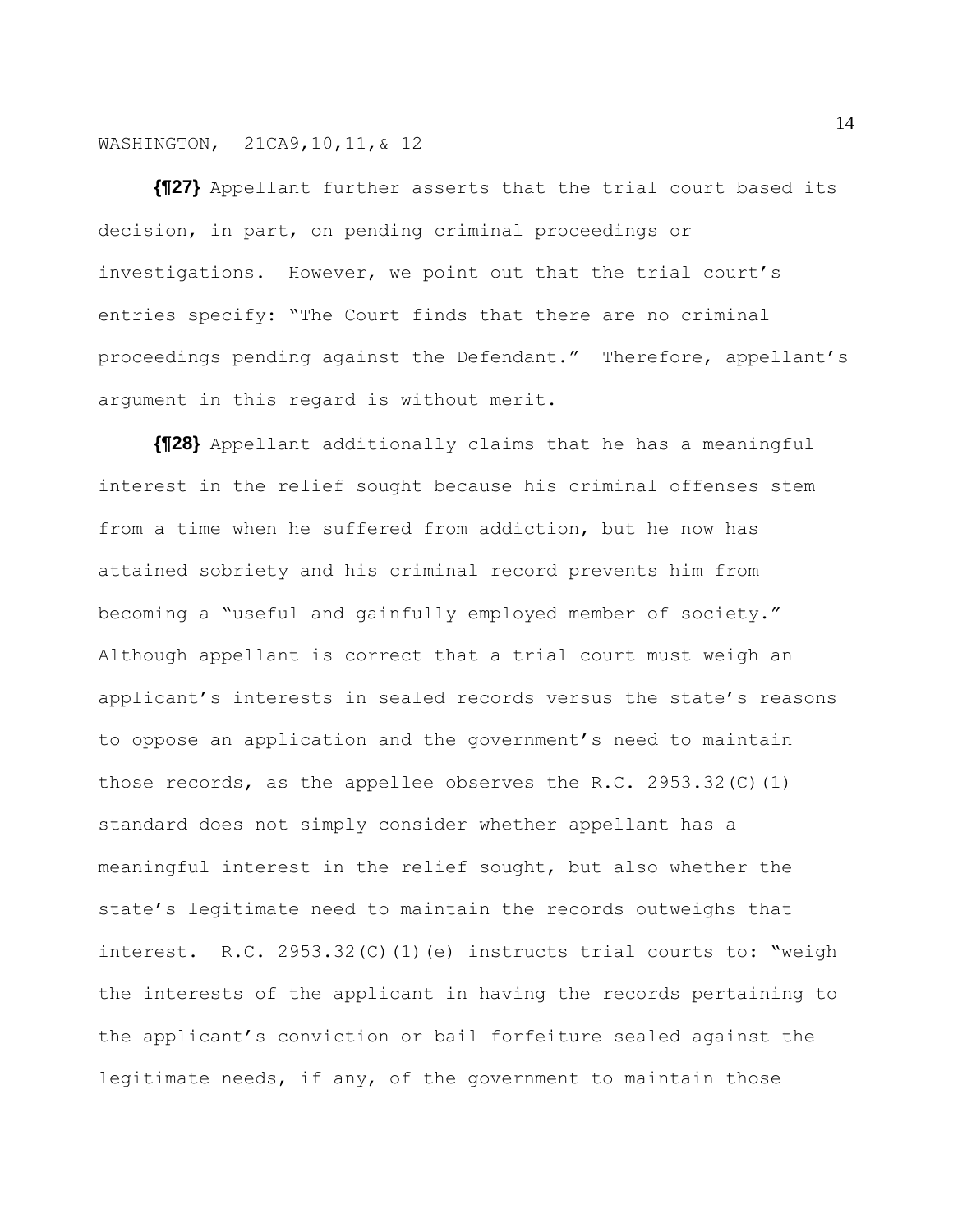records."

**{¶29}** In the case at bar, appellee claims that appellant's criminal history, including community control violations, postrelease control, and judicial release demonstrate that, at this juncture, the state has a legitimate interest to ensure that the public is aware of appellant's criminal record until more time has passed and appellant shows more evidence of remorse and conformity to law. After our review, we do not believe that the trial court's determination that the government's legitimate need to maintain appellant's record of conviction outweighs appellant's interest in having his convictions sealed constitutes an abuse of discretion.

**{¶30}** Finally, appellant argues that he has been rehabilitated and the trial court's denial of his application constitutes an abuse of discretion. Appellant emphasizes that the sealing provisions should be liberally construed to promote their purpose and to assist parties to obtain justice. *See State v. C.A.,* 10th Dist. No. 14AP-738, 2015-Ohio-3437, ¶ 11; *State ex rel. Gains v. Rossi,* 86 Ohio St.3d 620, 622, 716 N.E.2d 204 (1999), citing R.C. 1.11; *Barker v. State,* 62 Ohio St.2d 35, 52, 402 N.E.2d 550 (1980).

**{¶31}** In support of his argument, appellant cites *State v. Bates,* 5th Dist. Ashland No. 03-COA-057, 2004-Ohio-2260. In *Bates,* the trial court denied the application to seal, but the Fifth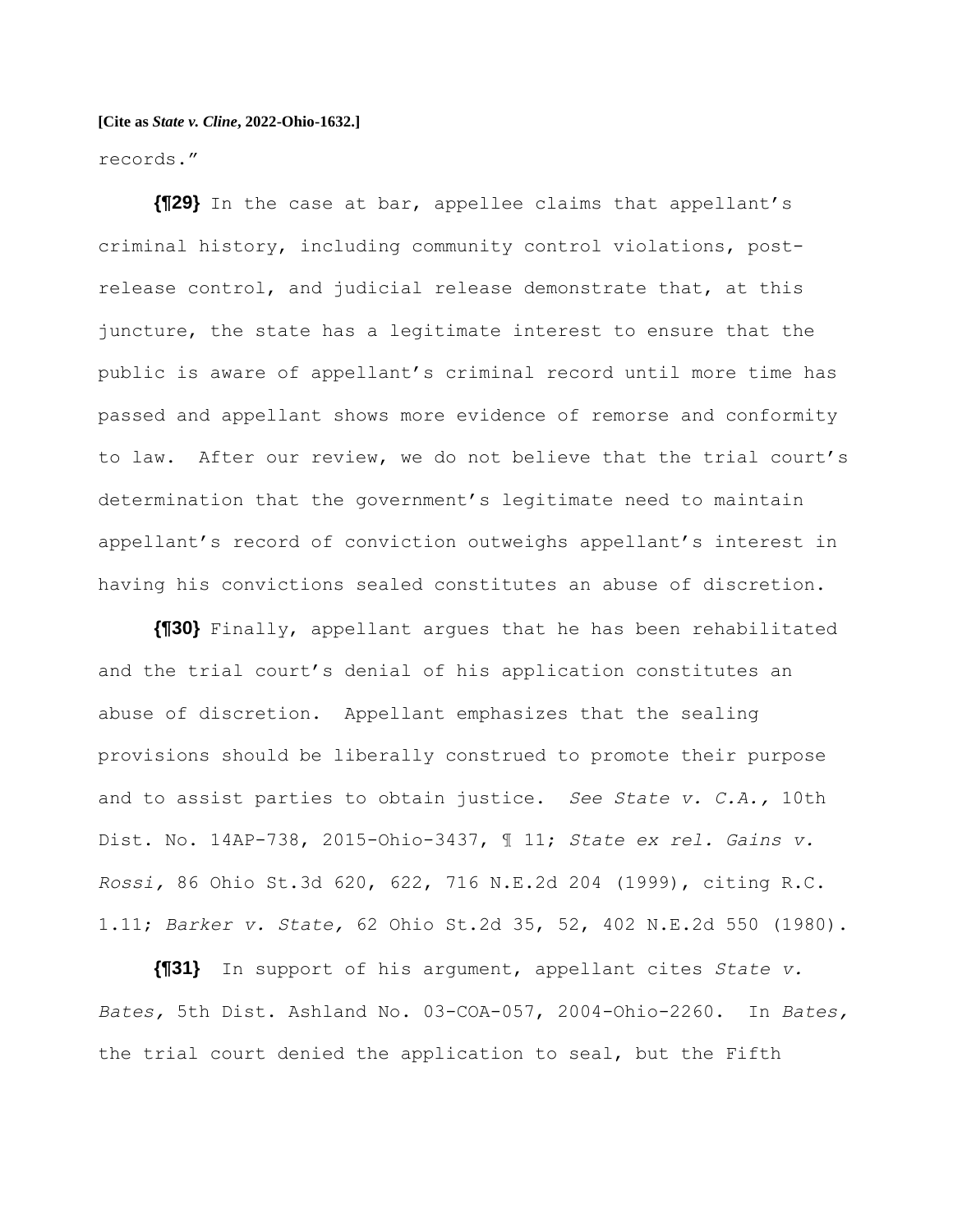District determined that the trial court did not make any findings, on the record or otherwise, regarding (1) appellant's interest in having the record sealed or the government's need to maintain those records, and (2) whether appellant had been rehabilitated to the court's satisfaction. The court observed that the trial court's findings "simply stated that it was denying appellant's motion 'based upon the nature of the Defendant's offenses.'" *Id.* at ¶ 25. Notably, at the hearing the trial court stated that "it is the nature of the offense, it is the nature of the addiction that causes the court simply to say no." *Id.* at ¶ 25-26. The appellate court, however, concluded that the trial court failed to address whether this particular defendant had been rehabilitated and, thus, applied the wrong standard when it reviewed applicant's motion. *Id.* at ¶ 26.

**{¶32}** We find *Bates* inapplicable. In the case at bar, the trial court did not determine that all defendants who suffered from addiction are precluded from sealing a criminal record, but instead examined the record and found insufficient evidence of appellant's rehabilitation to the court's satisfaction.

**{¶33}** Appellant also contends that *State v. J.S.*, 2017-Ohio-7613, 97 N.E.3d 790 (10th Dist.) supports his position. At a hearing, J.S. offered an affidavit from an employer to support her application. The trial court, however, concluded that the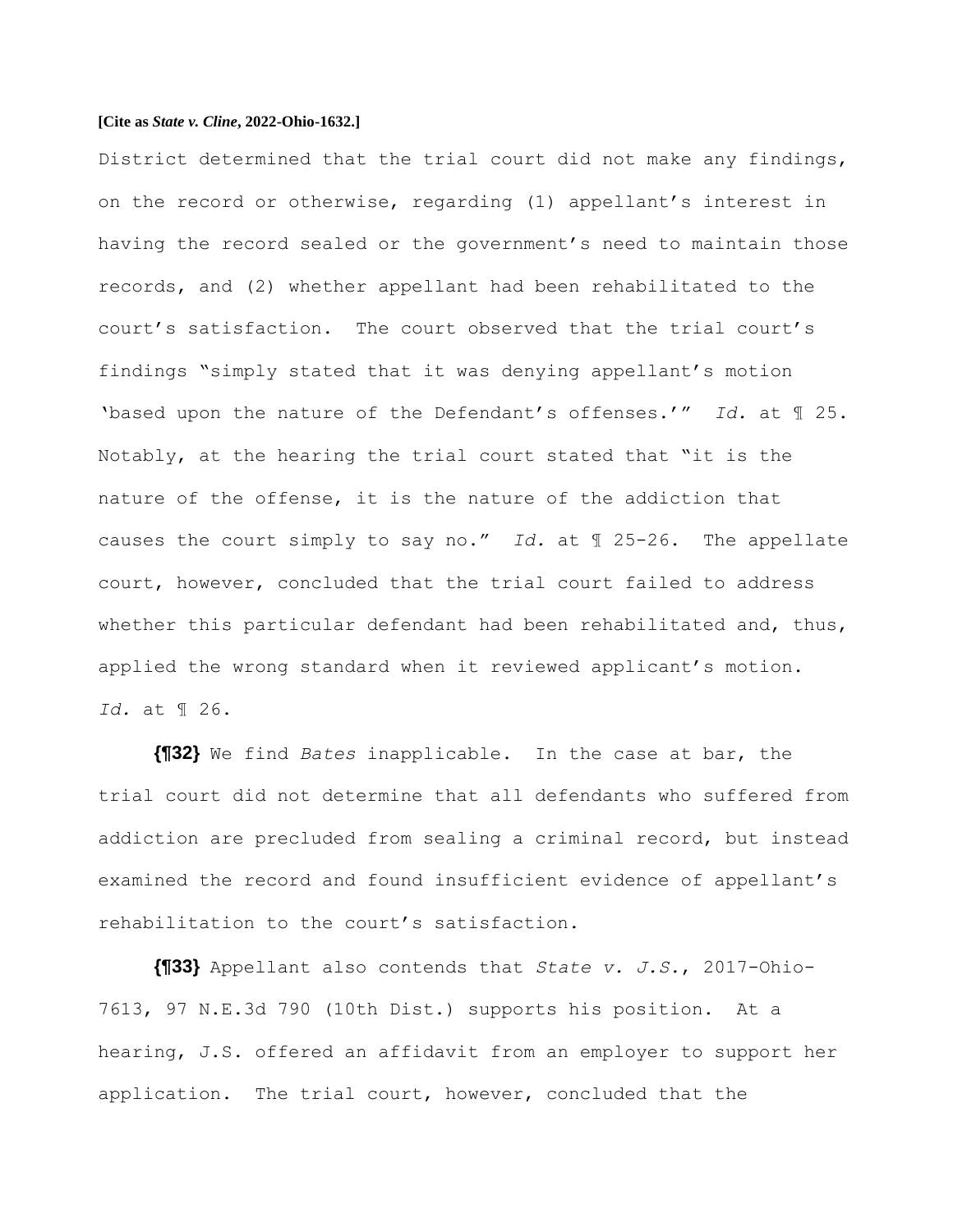affidavit did not state that J.S.'s record "would stop [her] from moving forward." The court further informed J.S. that, if her situation changed, she could provide the court with an affidavit "where you [are] actually being affected by this," and that would be a change in circumstances for the court. *Id.* On appeal, the Tenth District reversed and observed that R.C. 2953.32 does not include a requirement that an applicant must affirmatively demonstrate that his or her criminal record adversely and specifically affected the applicant before a record may be sealed. *Id.* at ¶ 9. We, however, believe that *J.S.* is distinguishable from the present case because here, the trial court did not impose any additional requirements that appellant must affirmatively demonstrate and present actual evidence to show that the criminal record has adversely affected the applicant. Here, in addition to the trial court's determination that appellant is not an eligible offender, the denial of the application also concluded that appellant "has not been rehabilitated to the satisfaction of the Court and government's legitimate needs of maintaining the records outweigh the applicant's interests in having the conviction sealed." The trial court did not, however, require appellant to provide any additional proof beyond the statute's requirements.

**{¶34}** Furthermore, although in the case sub judice the trial court may not have specified its reasons for its determination that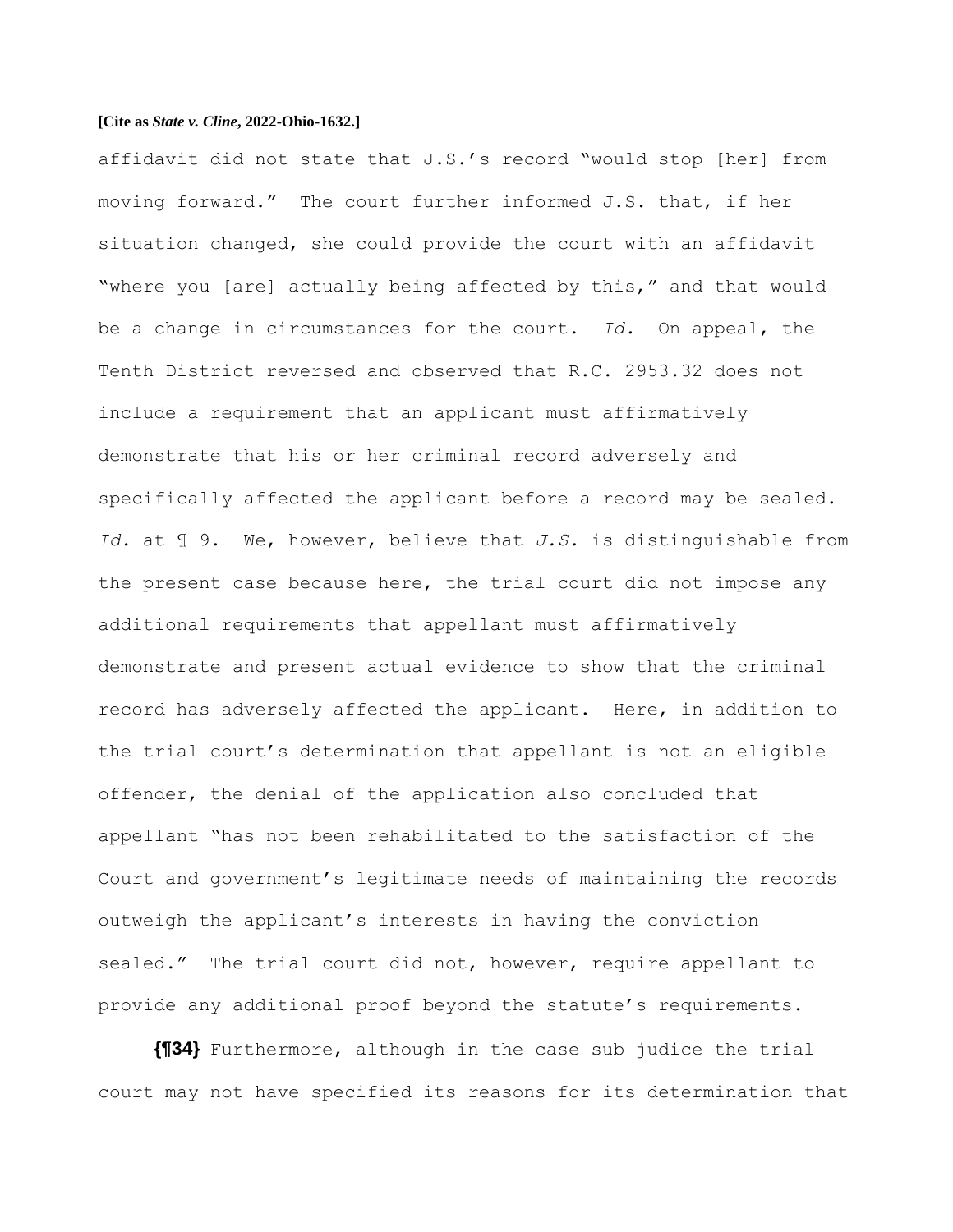appellant has not been rehabilitated to the court's satisfaction, this lack of specificity does not constitute an abuse of discretion. Appellate courts have not interpreted R.C. 2953.32 to require specific findings in the judgment entry. *R.M.M.*, 2021- Ohio-3314, ¶ 29, citing *State v. Johnson*, 7th Dist. Mahoning No. 06 MA 188, 2008-Ohio-1183, ¶ 15 (R.C. 2953.32 "requires the court to take a number of steps, but it does not require the court to record findings"); *State v. Smith*, 8th Dist. Cuyahoga No. 91853, 2009- Ohio-2380, ¶ 12, fn. 5 ("we reject any notion that R.C. 2953.32 mandates the trial court to include its findings in the judgment entry").

**{¶35}** Therefore, based upon all of the foregoing reasons, we agree with the trial court's conclusion and find no abuse of discretion with the determination that appellant's records should not be sealed at this time. Accordingly, we overrule appellant's assignment of error and affirm the trial court's judgment.

JUDGMENT AFFIRMED.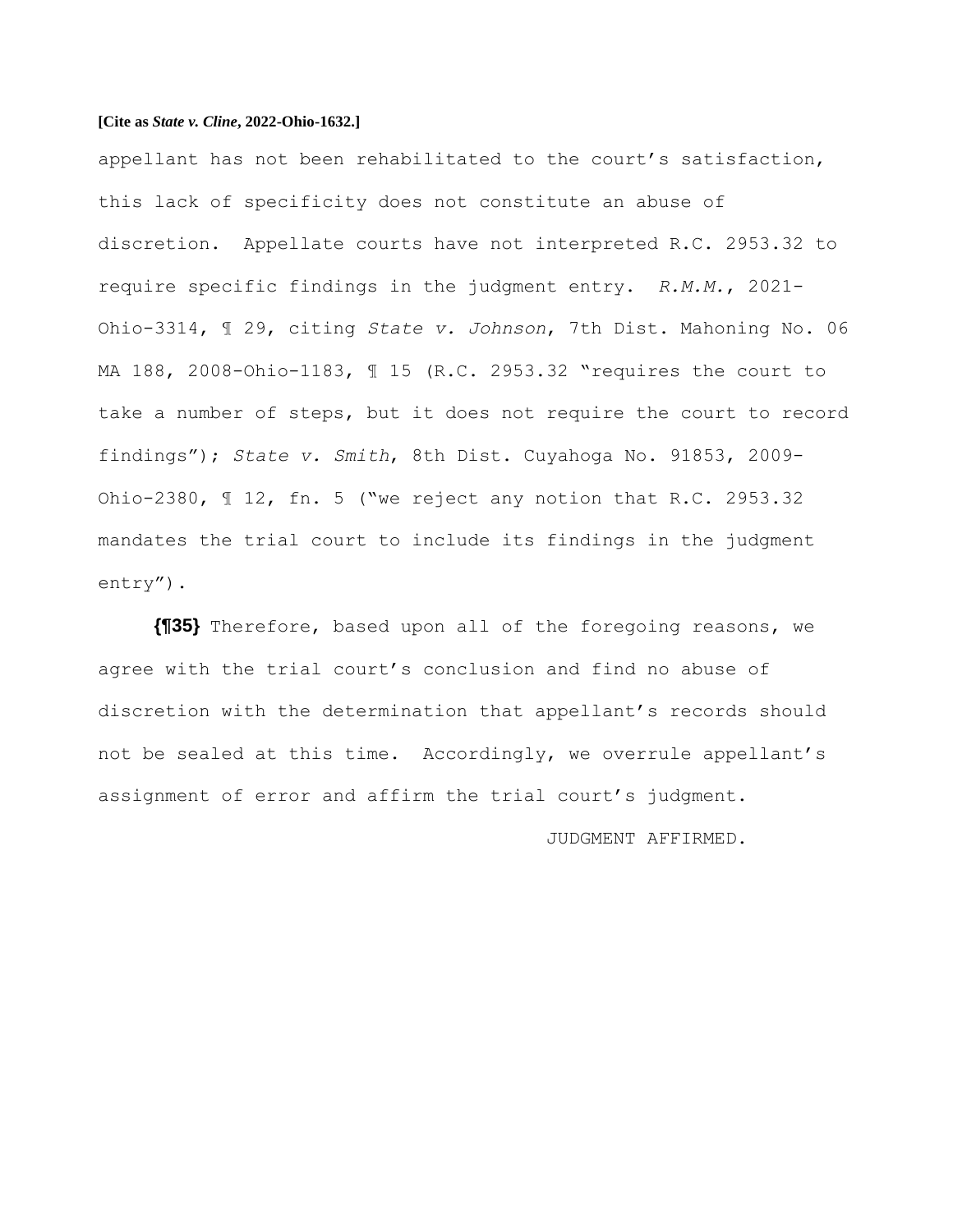#### JUDGMENT ENTRY

It is ordered that the judgment be affirmed. Appellee shall recover of appellant the costs herein taxed.

The Court finds there were reasonable grounds for this appeal.

It is ordered that a special mandate issue out of this Court directing the Washington County Common Pleas Court to carry this judgment into execution.

A certified copy of this entry shall constitute that mandate pursuant to Rule 27 of the Rules of Appellate Procedure.

Smith, P.J. & Hess, J.: Concur in Judgment & Opinion

For the Court

BY:\_\_\_\_\_\_\_\_\_\_\_\_\_\_\_\_\_\_\_\_\_\_\_\_\_\_\_\_\_

Peter B. Abele, Judge

## NOTICE TO COUNSEL

Pursuant to Local Rule No. 14, this document constitutes a final judgment entry and the time period for further appeal commences from the date of filing with the clerk.